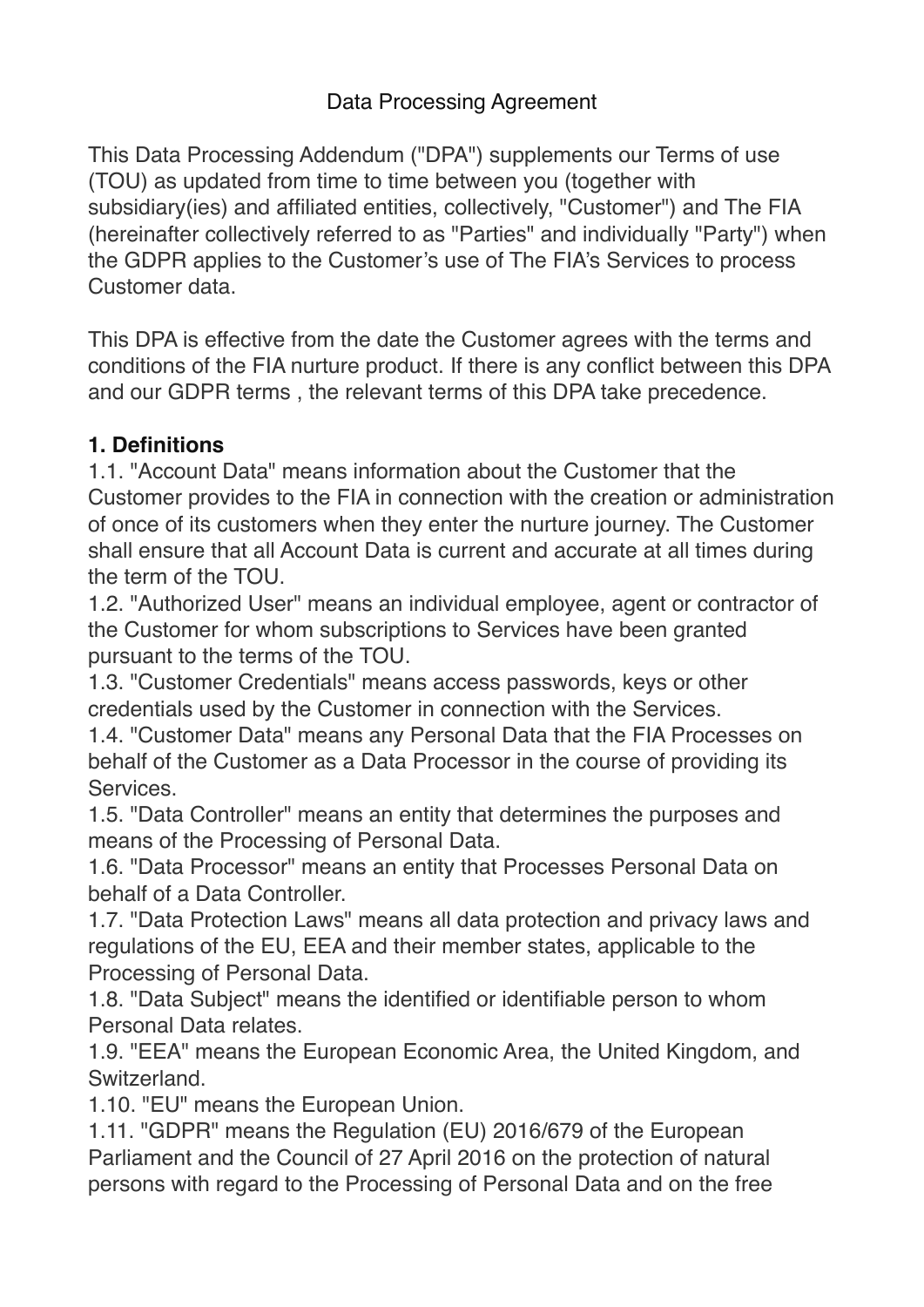movement of such data and repealing Directive 95/46/EC (General Data Protection Regulation).

1.12. "Personal Data" means any information relating to an identified or identifiable natural person as defined in the GDPR.

1.13. "Processing" means any operation or set of operations which is performed upon Personal Data, whether or not by automatic means, such as collection, recording, organization, storage, adaptation or alteration, retrieval, consultation, use, disclosure by transmission, dissemination or otherwise making available, alignment or combination, blocking, erasure or destruction. "Process", "Processes" and "Processed" shall be interpreted accordingly.

1.14. "Processor" means a natural or legal person, public authority, agency, or any other body which Processes Personal Data on behalf of the Data Controller.

1.15. "SCC" means the standard contractual clauses as approved by the European Commission.

1.16. "Services" means any product or service provided by the FIA pursuant to the FIA's TOU.

1.17. "Sub-Processor" means any third-party Processor engaged by the FIA.

# **2. Scope and Roles**

2.1. The FIA has agreed to enter into this DPA based on the Customer's belief that Customer Data may include Personal Data that originates from EU/EEA and/or that is otherwise subject to the GDPR. Accordingly, this DPA supplements the TOU and applies exclusively to the FIA's Processing of Customer Data in providing Services under the TOU to the Customer. 2.2. The FIA agrees to comply with the following provisions with respect to any Personal Data Processed for the Customer in connection with the provision of the Services.

2.3. The Parties agree that with regard to the Processing of Personal Data, the Customer is the Data Controller and The FIA is a Data Processor, acting on behalf of the Customer, as further described in Annex 1 ("*Details of Data Processing*") of this DPA. Each Party will comply with its respective obligations under EU Data Protection Law.

# **3. Customer's Processing of Personal Data**

3.1. The Customer is responsible for the control of Personal Data and must comply with its obligations as a Data Controller under Data Protection Laws, in particular for justification of any transfer of Customer Data to The FIA and its decisions and actions regarding the Processing and use of Personal Data. 3.2. The Customer agrees that it has provided notice and received all consents and rights necessary under Data Protection Laws for the FIA to Process Customer Data and provide the Services.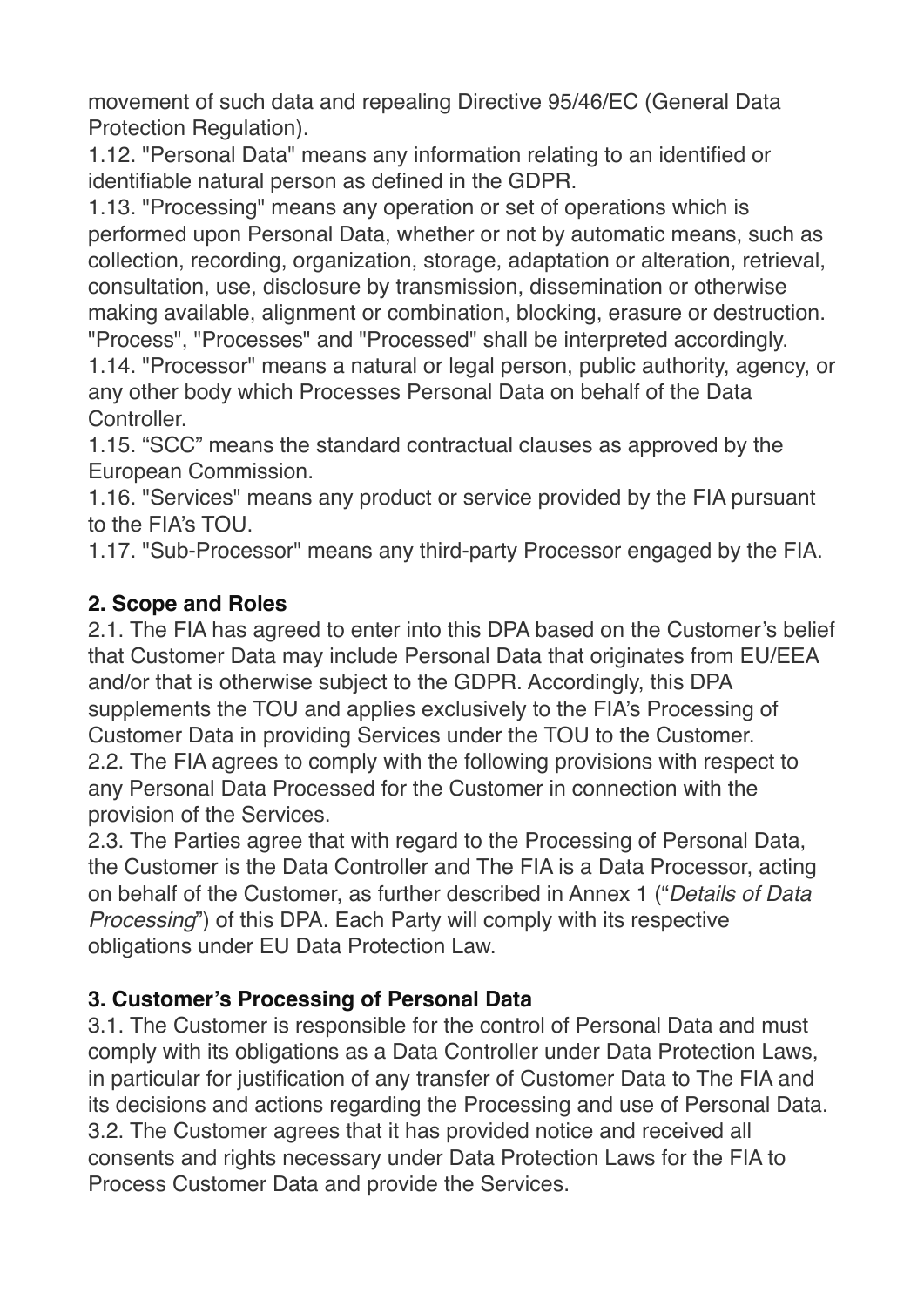# **4. The FIA's Processing of Customer Data**

4.1. By entering into this DPA, the Customer instructs the FIA to Process Customer Data to provide the Services in accordance with the features and functionality of the Services (Post Sale nurture program)

4.2. In connection with the FIA's delivery of the Services to the Customer, the FiA shall Process certain categories and types of the Customer data, only for the purposes described in this DPA and only in accordance with the Customer's documented lawful instructions, including with regard to transfers of Customer data to a third country or an international organization, unless required to do so by EU or Member State of the EU law to which the FIA is subject. In such a case, the FIA shall inform the Customer of that legal requirement before Processing, unless that law prohibits such information on important grounds of public interest.

4.3. The Parties agree that this DPA sets out the Customer's complete and final instructions to the FIA in relation to the Processing of Customer Data. The Processing outside the scope of these instructions shall require a prior written agreement between Customer and the FIA. Notwithstanding the foregoing, the FIA will inform the Customer promptly if it becomes aware that the Customer's instructions may violate applicable EU Data Protection Law.

### **5. Customer Responsibilities and Restrictions**

5.1. Without limiting its responsibilities under the TOU, the Customer is solely responsible for: (a) Account Data, Customer Data and Customer Credentials (including activities conducted with Customer Credentials), subject to the FIA's Processing obligations under the TOU and this DPA; (b) providing any notices required by EU Data Protection Law to, and receiving any required consents and authorizations required by EU Data Protection Law from, persons whose Personal Data may be included in Account Data, Customer Data or Customer Credentials; and (c) ensuring no Personal Data relating to criminal convictions and offenses (GDPR Article 10) are submitted for Processing by the Services.

## **6. Security**

6.1. Taking into account the state of the art, the costs of implementation and the nature, scope, context and purposes of Processing as well as the risk of varying likelihood and severity for the rights and freedoms of Data Subjects, the FIA shall in relation to Customer Data implement appropriate technical and organizational measures to ensure a level of security appropriate to that risk (including those outlined in Annex 2, "*Security Measures*"). In assessing the appropriate level of security, the FIA shall take into account the risks that are presented by Processing Customer Data including, in particular, the risks presented by a Customer Data Breach (as defined in Section 10). The FIA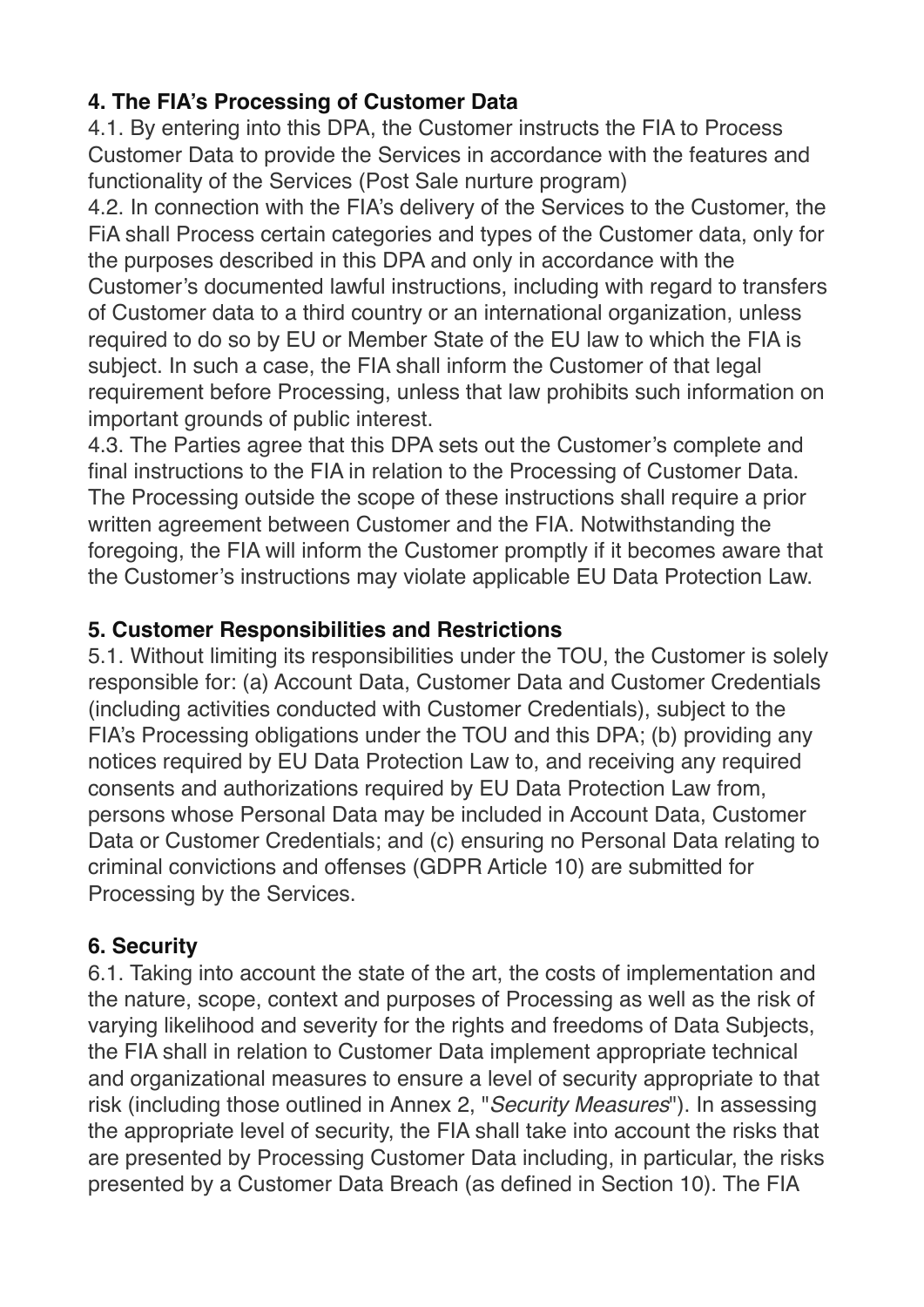may make such changes to the Security Measures as the FIA deems necessary or appropriate from time to time, including without limitation to comply with applicable law, but no such changes will reduce the overall level of protection for Customer Data. The FIA will take appropriate steps to ensure compliance with the Security Measures by its employees, contractors and Sub-Processors to the extent applicable to their scope of performance, including ensuring that all persons authorized to Process Customer Data have agreed to appropriate obligations of confidentiality.

6.2. The Parties shall take steps to ensure that any natural person acting under the authority of the Customer or the FIA who has access to Personal Data does not Process them except on instructions from the Customer, unless he or she is required to do so by EU or EU Member State law. 6.3. The Customer is responsible for reviewing the information made available by the FIA relating to its data security and making an independent determination as to whether the Services meet the Customer's requirements and legal obligations under Data Protection Laws. The Customer acknowledges that the FIA may update or modify the FIA's security standards from time to time provided that such updates and modifications do not result in the degradation of the overall security of the Services purchased by the Customer.

6.4. The Customer agrees it is responsible for its secure use of the Services, including securing its Customer Credentials, protecting the security of Customer Data when in transit to and from the Services, and taking any appropriate steps to securely encrypt or backup any Customer Data uploaded to the Services.

## **7. Sub-Processors**

7.1. The Customer acknowledges and agrees that the FIA may engage thirdparty Sub-Processors in connection with the provision of Services, and hereby consents to the FIA's use of Sub-Processors. As a condition to permitting a third-party Sub-Processor to Process Customer Data, the FIA will enter into a written agreement with the Sub-Processor containing data protection obligations no less protective than those in this DPA with respect to Customer Data. The FIA will restrict its Sub-Processors' access to only what is necessary to maintain the Services or to provide the Services to Customers. Subject to this Section 7, the FIA reserves the right to engage and substitute Sub-Processors as it deems appropriate, but shall: (a) remain responsible to the Customer for the provision of the Services and (b) be liable for the actions and omissions of its Sub-Processors undertaken in connection with the FIA's performance of this DPA to the same extent the FIA would be liable if performing the Services directly.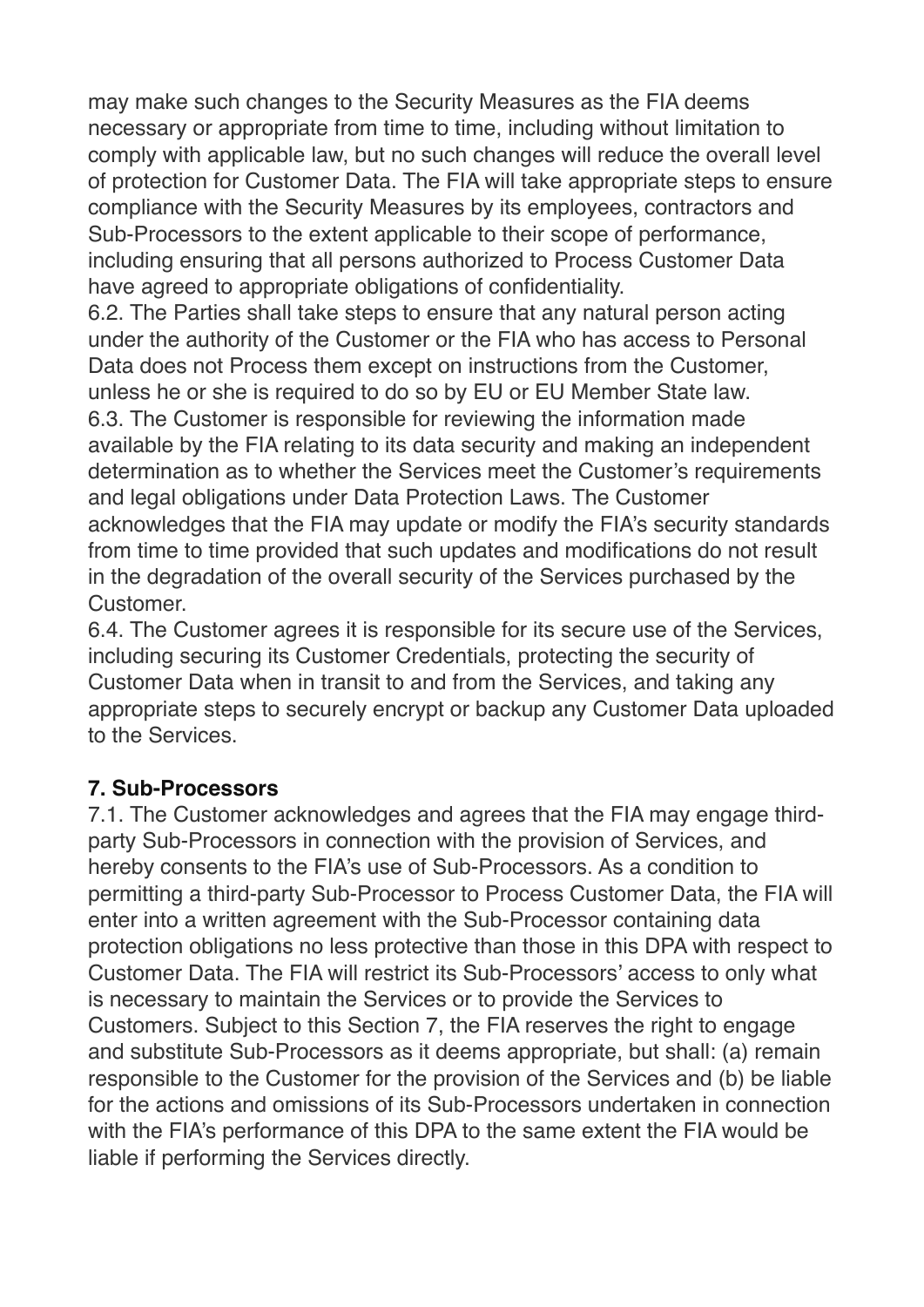7.2. Upon the Customer's request by email to [email@thefia.co.uk](mailto:email@thefia.co.uk), the FIA will provide the Customer with a list of then-current third-party Sub-Processors and the nature of the services they provide. The Customer can find an up-todate list of Sub-Processors in Annex 3 of this DPA. The Customer may object to any new Sub-Processor on reasonable legal grounds (the "Objection Notice") relating to the protection of the Customer Data, in which case the FIA shall have the right to satisfy the objection through one of the following: (a) the FIA will cancel its plans to use the Sub-Processor with regard to Customer Data or will offer an alternative to provide the Services without such Sub-Processor;

(b) the FIA will take the corrective steps requested by the Customer in its Objection Notice (which removes the Customer's objection) and proceed to use the Sub-Processor with regard to Customer Data; or

(c) the FIA may cease to provide, or the Customer may agree not to use (temporarily or permanently), the particular aspect of the Services that would involve the use of such Sub-Processor with regard to Personal Data, subject to a mutual agreement of the Parties to adjust the remuneration for the Services considering their reduced scope.

7.3. All Objection Notices under Section 7.2 must be submitted by email to the FIA at [email@thefia.co.uk.](mailto:email@thefia.co.uk) If none of the options outlined in Clause (a), (b) or (c) of Section 7.2 are reasonably available and Customer's objection has not been resolved to the Parties' mutual satisfaction within 30 days of the FIA's receipt of the Objection Notice, either Party may terminate the affected Services and the FIA will refund to the Customer a pro rata share of any unused amounts prepaid by the Customer. The refund will be calculated in proportion to what Services have been provided until the time the Customer has informed the FIA on terminating the Services. the FIA does not provide any refunds if the Objection Notice does not have reasonable legal grounds.

#### **8. Data Subject Rights**

8.1. If the FIA receives a request from a Data Subject in relation to the Customer Data then, to the extent legally permissible, the FIA will advise the Data Subject to submit their request to the Customer and the Customer will be responsible for responding to any such request including, where necessary, by using the functionality of the Services. The Customer hereby agrees that the FIA may confirm to a Data Subject that his or her requests relate to the Customer. To the extent the Customer is unable through its use of the Services to address a particular Data Subject request, the FIA will, upon the Customer's request and taking into account the nature of Customer Data Processed, provide reasonable assistance in addressing the Data Subject request (provided the FIA is legally permitted to do so and that the Data Subject request was made in accordance with EU Data Protection Law).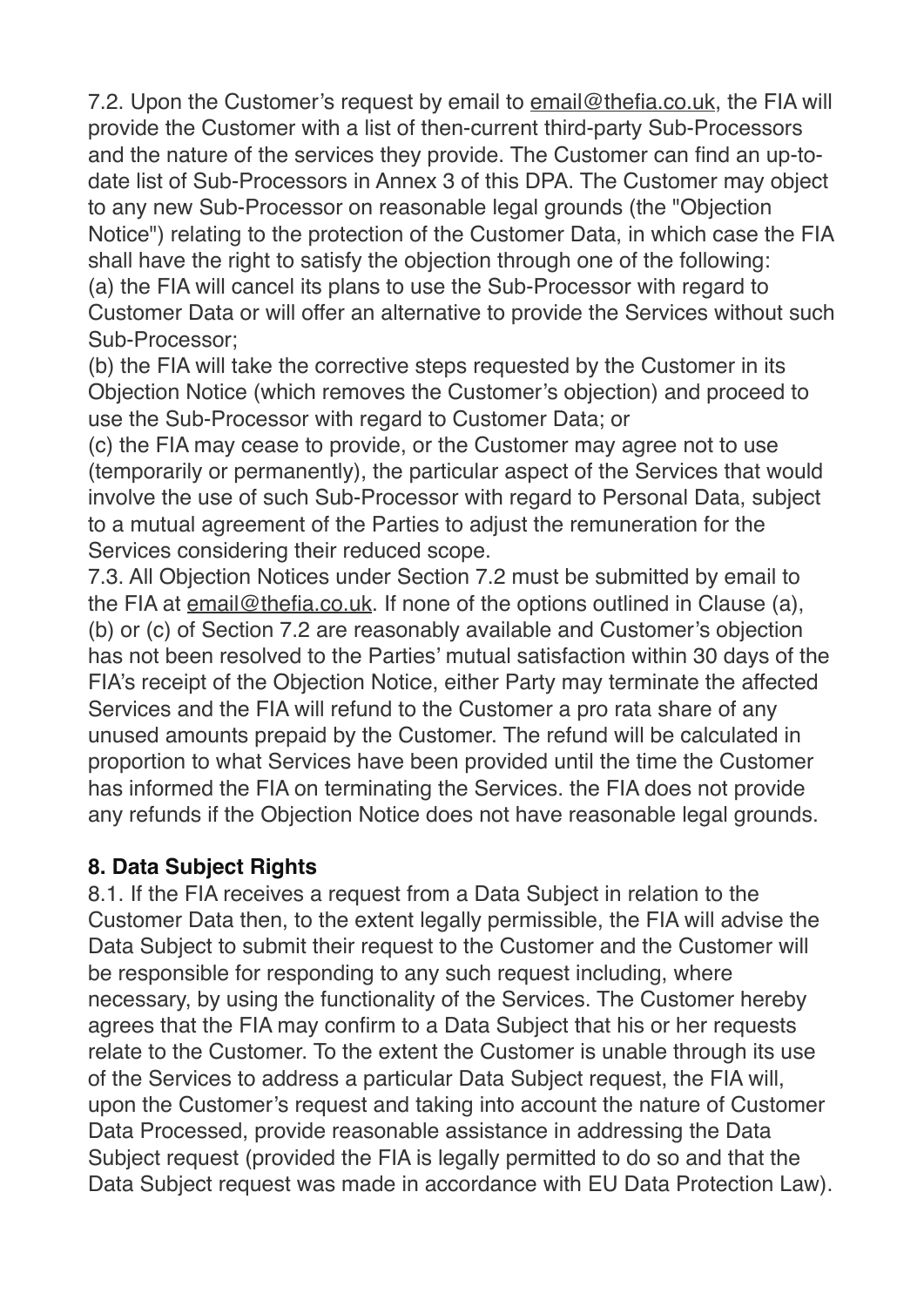To the extent permitted by applicable law, the Customer shall be responsible for any costs arising from the FIA's provision of such assistance.

#### **9. Deletion Upon Expiration**

9.1. Upon termination of the TOU and/or DPA, the FIA will initiate a process upon the Customer's written request that deletes Customer Data in its possession or control. This requirement shall not apply to the extent the FIA is required by the applicable law to retain some or all of the Customer Data, or to Customer Data it has archived on back-up systems, which Customer Data the FIA shall securely isolate and protect from any further processing, except to the extent required by applicable law.

### **10. Customer Data Breach Management**

10.1. the FIA will notify the Customer without undue delay, and in any event within 48 hours, after becoming aware of a Personal Data Breach with respect to Customer Data transmitted, stored or otherwise Processed by the FIA or its Sub-Processors (a "*Customer Data Breach*"). Such notice may be provided (1) by posting a notice in the Services; (2) by sending an email to the email address from which the account of Authorized User was created; and/or (3) pursuant to the notice provisions of the TOU. The Customer shall ensure that its contact information is current and accurate at all times during the terms of this DPA. the FIA will promptly take all actions relating to its Security Measures (and those of its Sub-Processors) that it deems necessary and advisable to identify and remediate the cause of a Customer Data Breach. In addition, the FIA will promptly provide the Customer with: (i) reasonable cooperation and assistance with regard to the Customer Data Breach, (ii) reasonable information in the FIA's possession concerning the Customer Data Breach insofar as it affects the Customer, including remediation efforts and any notification to Supervisory Authorities and, (iii) to the extent known: (a) the possible cause of the Customer Data Breach; (b) the categories of Customer Data involved; and (c) the possible consequences to Data Subjects. the FIA's notification of or response to a Customer Data Breach under this Section will not constitute an acknowledgment of fault or liability with respect to the Customer Data Breach, and the obligations herein shall not apply to Personal Data Breaches that are caused by the Customer, Authorized Users or providers of Customer components (such as systems, platforms, services, software, devices, etc.). If the Customer decides to notify a Supervisory Authority, Data Subjects or the public of a Customer Data Breach, the Customer will provide the FIA with advance copies of the proposed notices and, subject to applicable law (including any mandated deadlines under EU Data Protection Law), allow the FIA an opportunity to provide any clarifications or corrections to those notices. Subject to applicable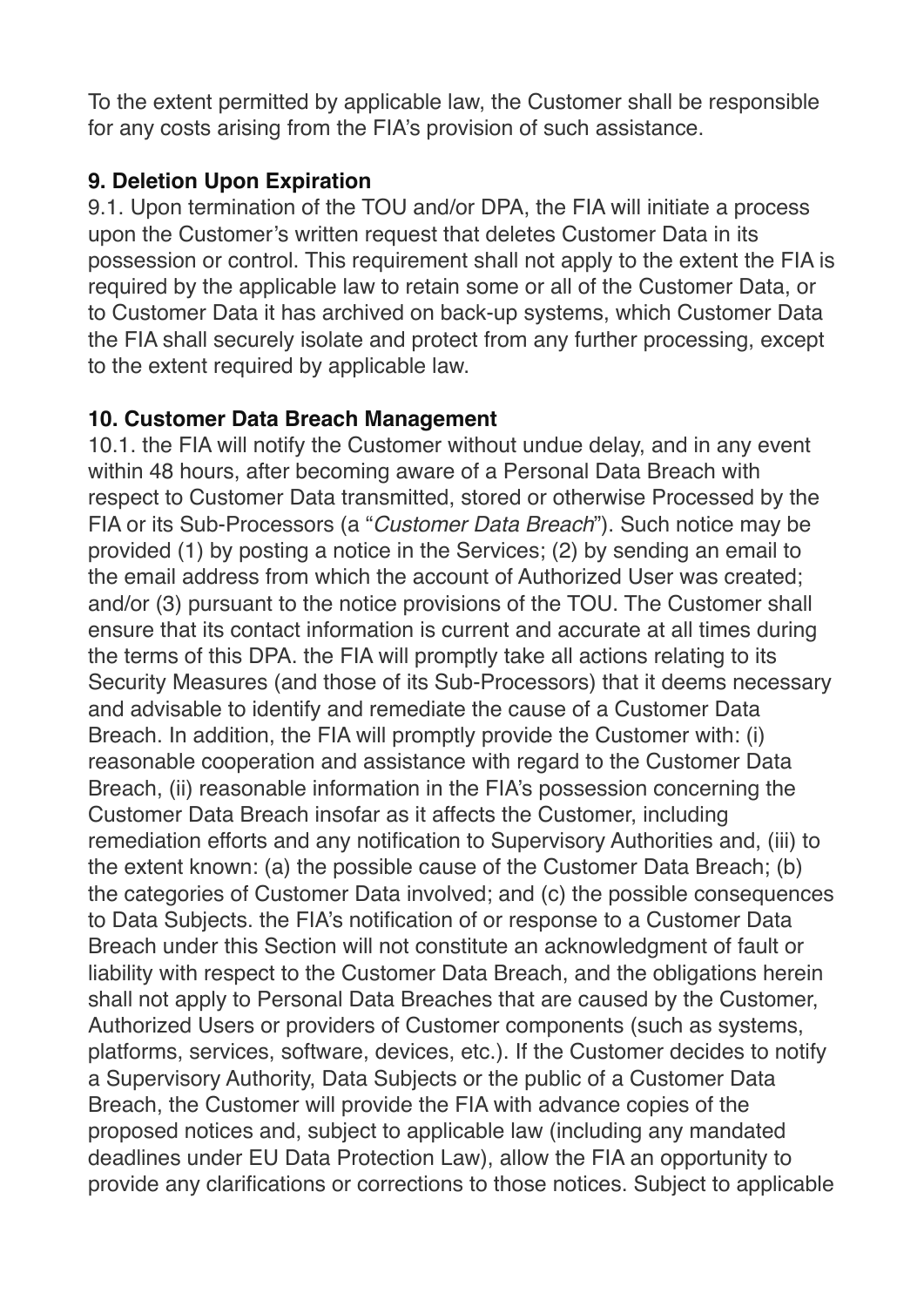law, the FIA will not reference the Customer in any public filings, notices or press releases associated with the Customer Data Breach without the Customer's prior consent.

### **11. Compliance and Reviews**

11.1. Upon request, the FIA shall supply, on a confidential basis, a copy of its audit reports (if any) to the Customer, so that the Customer can verify the FIA compliance with the audit standards and this DPA.

11.2. the FIA shall also provide written responses, on a confidential basis, to all the Customer's reasonable requests for information to confirm the FIA's compliance with this DPA.

11.3. Where required by EU Data Protection Law, the FIA will allow the Customer (directly or through a third-party auditor subject to written confidentiality obligations) to conduct an audit of the FIA's procedures relevant to the protection of Customer Data to verify the FIA's compliance with its obligations under this DPA. In such case:

(a) The Customer shall: (i) provide the FIA at least 30 days' prior written notice of any proposed audit; (ii) undertake an audit no more than once in any 12-month period, except where required by a competent Supervisory Authority or where an audit is required due to a Customer Data Breach; and (iii) conduct any audit in a manner designed to minimize disruption of the FIA's normal business operations. To that end and before the commencement of any such audit, the Customer and the FIA shall mutually agree upon any reimbursement of expenses for which the Customer shall be responsible as well as audit's participants, schedule and scope, which shall in no event permit the Customer or its third-party auditor to access the Services' hosting sites, underlying systems or infrastructure.

(b) Representatives of the Customer performing an audit shall protect the confidentiality of all information obtained through such audits in accordance with the TOU, may be required to execute an enhanced mutually agreeable nondisclosure agreement and shall abide by the FIA's security policies while on the FIA's premises. Upon completion of an audit, the Customer agrees to promptly furnish to the FIA any written audit report or, if no written report is prepared, to promptly notify the FIA of any non-compliance discovered during the course of the audit.

## 12. Impact Assessment and Additional Information

12.1. the FIA will provide the Customer with reasonable cooperation, information and assistance as needed to fulfill the Customer's obligation under EU Data Protection Law, including as needed to carry out a data protection impact assessment related to the Customer's use of the Services (in each case to the extent the Customer does not otherwise have access to the relevant information, and such information is in the FIA's control). Without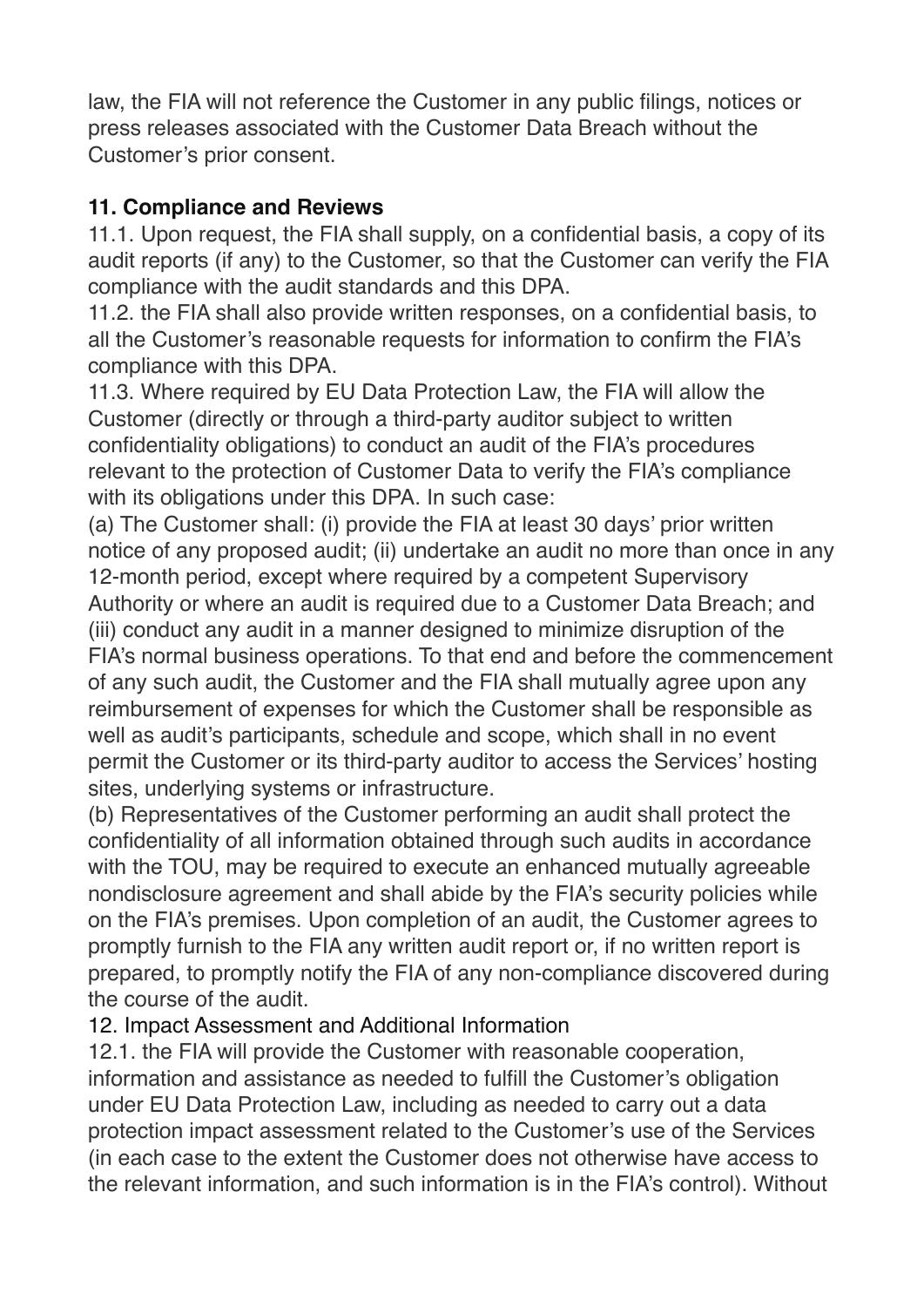limiting the foregoing, the FIA shall provide reasonable assistance to the Customer in the cooperation or prior consultation with the Supervisory Authority in the performance of its tasks relating to this Section to the extent required by EU Data Protection Law.

### **13. International Transfers**

13.1. the FIA shall at all times provide an adequate level of protection (within the meaning of Data Protection Laws) for the Customer Data Processed, in accordance with the requirements of Data Protection Laws. In the case of a transfer of Customer Personal data to a country not providing an adequate level of protection pursuant to the Data Protection Laws, the parties shall cooperate to ensure compliance with the applicable Data Protection Laws. 13.2. Sub-Processors used by the FIA to Process any Customer Data protected by Data Protection Laws and/or that originates from the EEA, in a country that has not been designated by the European Commission or Swiss Federal Data Protection Authority (as applicable) will provide an adequate level of protection for Personal Data and have SCC integrated in their Data Processing Agreements.

13.3. The parties further agree that the SCC (if applicable) will apply to Customer Data that is transferred via the Service from Europe to outside Europe, either directly or via onward transfer, to any country or recipient not recognized by the European Commission as providing an adequate level of protection for personal data (as described in the EU Data Protection Law). the FIA agrees to abide by and process Personal Data that originates from the EU in compliance with the SCC, which are incorporated in full by reference and form an integral part of this DPA for the SCC purposes:

13.3.1. the FIA agrees that it is the "data importer" and Customer is the "data exporter" under the SCC;

13.3.2. Annexes 1 and 2 of this DPA shall replace Appendixes 1 and 2 of the SCC, respectively.

#### 14. Processing as Controller

14.1. The Parties believe the FIA's role is as a Processor with respect to Customer Data. In relation to the Processing of Account Data, and to the extent (if any) that the FIA may be considered a Controller in relation to certain Processing of Customer Personal Data, each Party will comply with its obligations as a Controller and agrees to provide reasonable assistance as is necessary: (a) to each other to enable each Party to comply with any Data Subject access requests and to respond to any other queries or complaints from Data Subjects in accordance with the EU Data Protection Law; and (b) to each other to facilitate the handling of any Personal Data Breach as required under EU Data Protection Law.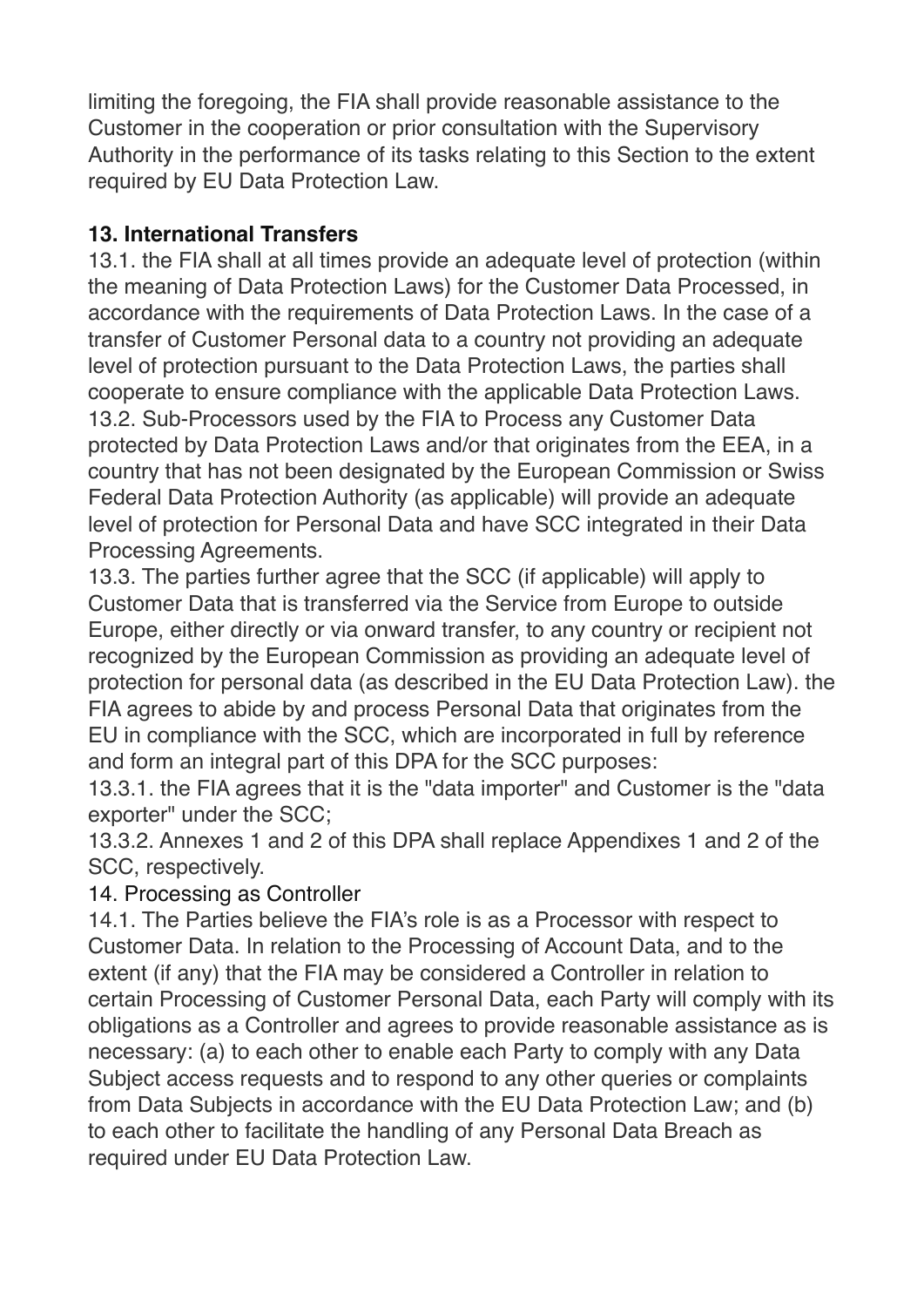# **15. Limitation of Liability and Applicable Law**

15.1. Each Party's liability taken together in the aggregate, arising out of or related to this DPA, whether in contract, tort, or under any other theory of liability, is subject to the limitation of liability provisions of the TOU.

### **16. Miscellaneous Provisions**

16.1. Any claims brought under or in connection with this DPA are subject to the terms and conditions, including but not limited to, the exclusions and limitations set forth in the TOU.

16.2. No one other than a Party to this DPA, its successors and permitted assignees shall have any right to enforce any of its terms.

16.3. Any claims against the FIA under this DPA shall be brought solely against the entity that is a Party to the DPA. In no event shall any Party limit its liability with respect to any individual's data protection rights under this DPA or otherwise. The Customer further agrees that any regulatory penalties incurred by the FIA in relation to the Customer Data that arise as a result of, or in connection with, the Customer's failure to comply with its obligations under this DPA or any applicable Data Protection Laws shall count toward and reduce the FIA's liability under the DPA.

16.4. This DPA shall be governed by and construed in accordance with governing law and jurisdiction provisions in the TOU, unless required otherwise by applicable Data Protection Laws.

16.5. The Customer ensures that the decision to agree with the terms and conditions of this DPA was made lawfully by the Customer, in case the Customer is a natural person, or, by the Customer's director, authorized representative or other person having signatory powers, in case the Customer is a legal person.

16.6. This DPA replaces any previous DPAs concluded between the FIA and the Customer.

16.7. This DPA enters into force:

16.7.1. from the day you agreed with our Terms of Use and continues for an indefinite period of time; or

16.7.2. on October 20, 2020 if you have become our client before October 9, 2020 and continues for an indefinite period of time.

## **Annex 1**

#### Details of Data Processing

1. Subject matter: The subject matter of the data Processing under this DPA is the Customer Data.

2. Duration of Processing: the FIA will Process Customer Data for the duration of the Services, as described in the TOU.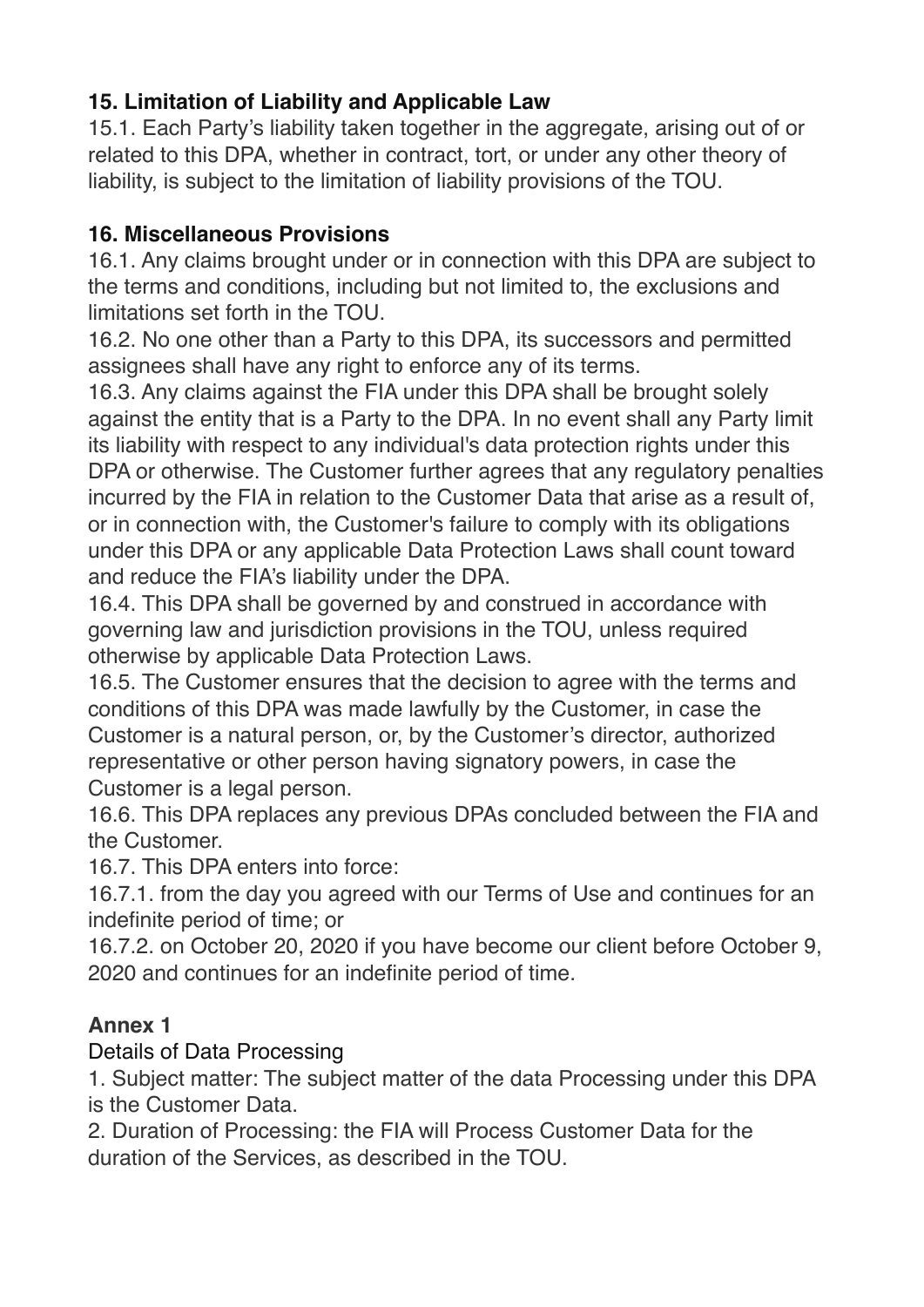3. Nature of the Processing: the FIA provides email marketing and automation software as a service and other related services, as described in the TOU. 4. Purpose of the Processing: The purpose of the data Processing under this DPA is the provision of the Services.

5. Categories of Data subjects:

5.1. "Users" - any individual accessing and/or using the Services through the Customer's account;

5.2. "Subscribers" - any individual whose email address is included in the Customer's distribution list / whose information is stored on or collected via the Services / to whom Users send emails or otherwise engage or communicate with via the Services.

6. Types of Customer Data:

6.1. Users: identification and contact data (name, contact details, including email address, username); billing information (credit card details, account details, payment information); organization information (name, address, geographic location, area of responsibility, VAT code), IT information (IP address, usage data, cookies data, online navigation data, location data, browser data, access device information);

6.2. Subscribers: identification and contact data (name, date of birth, gender, title, contact details, including email address), personal interests or preferences (including purchase history, marketing preferences, and publicly available social media profile information); IT information (IP address, usage data, cookies data, online navigation data, location data, browser data, access device information) and/or any other information the Customer provides to the FIA.

7. The Customer acknowledges that the FIA shall have a right to use and disclose data relating to the operation, support and/or use of the Services for its legitimate business purposes, such as billing, account management, technical support, product development or other. To the extent any such data is considered Personal Data under Data Protection Laws, the FIA is the Data Controller of such data and accordingly shall process such data in accordance with the FIA's Privacy Policy and Data Protection Laws. 8. The Customer acknowledges that in connection with the performance of the Services, the FIA employs the use of cookies, unique identifiers, web beacons and similar tracking technologies. The Customer shall maintain appropriate notice, consent, opt-in and opt-out mechanisms as are required by Data Protection Laws to enable the FIA to deploy previously mentioned

tracking technologies lawfully on and collect data from the devices of Subscribers. The Customer may use this statement about the FIA in the Customer's Privacy Policy:

*"We use the FIA to manage our nurture programme for properties that we deem to have exchanged contracts and will complete. The FIA will send SMS*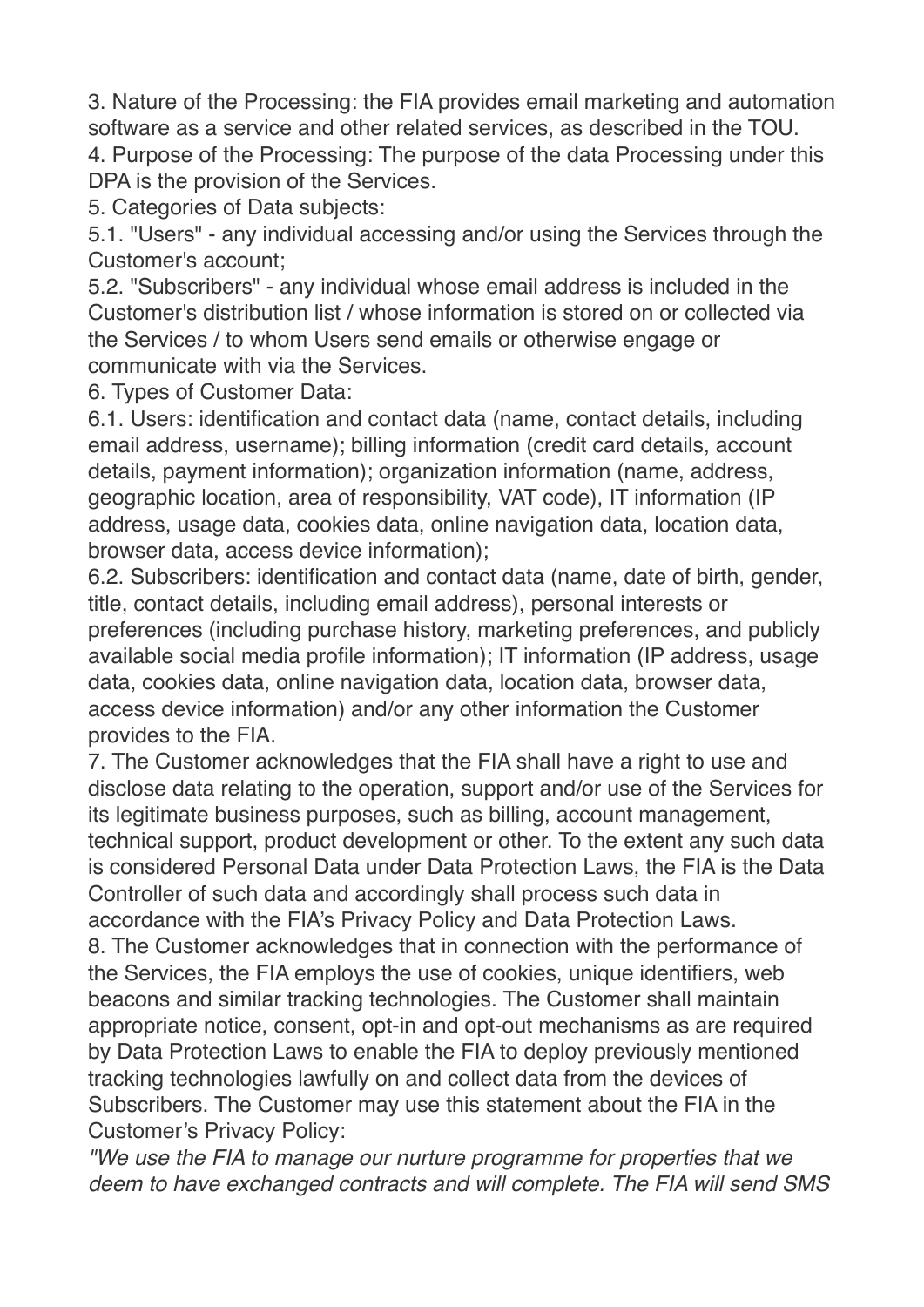*text messages, emails and greeting cards through the postal service. The FIA uses a third-party provider, which may collect and process your data using industry standard technologies to help us to stay in touch with our customers. The FIA's Privacy Policy is available at [https://www.thefia.co.uk/privacy](https://www.thefia.co.uk/privacy-policy/)[policy/](https://www.thefia.co.uk/privacy-policy/)*

*You can unsubscribe from our SMS service directly from any SMS message that is sent to you. You can also unsubscribe from receiving our annual greeting card by using the QR code on the card itself.* 

## **Annex 2**

#### Security Measures

Certain of The FIA's Security Measures as of the date of this DPA:

## **1. Access Control and Employees Education**

1.1. The FIA restricts access to Customer Data to employees with a defined need-to-know or a role requiring such access.

1.2. The FIA's employees are introduced with the best security practices which allow them to identify Customer Data Breach and take any actions needed.

### **2. Business Continuity**

2.1. The FIA maintains business continuity and backup plans in order to minimize the loss of service and comply with applicable laws.

2.2. The Backup plan addresses threats to the Services and any

dependencies, and has an established procedure for resuming access to, and use of, the Services.

2.3. The Backup plan is tested at regular intervals.

# **3. Change Control**

3.1. The FIA maintains policies and procedures for applying changes to the Services, including underlying infrastructure and system components, to ensure quality standards are being met.

3.2. The FIA undergoes a penetration test of its network and Services on an annual basis. Any vulnerabilities found during this testing will be remediated in accordance with The FIA's procedures.

## **4. Data Security**

4.1. The FIA maintains technical safeguards and other security measures to ensure the security and confidentiality of Customer Data.